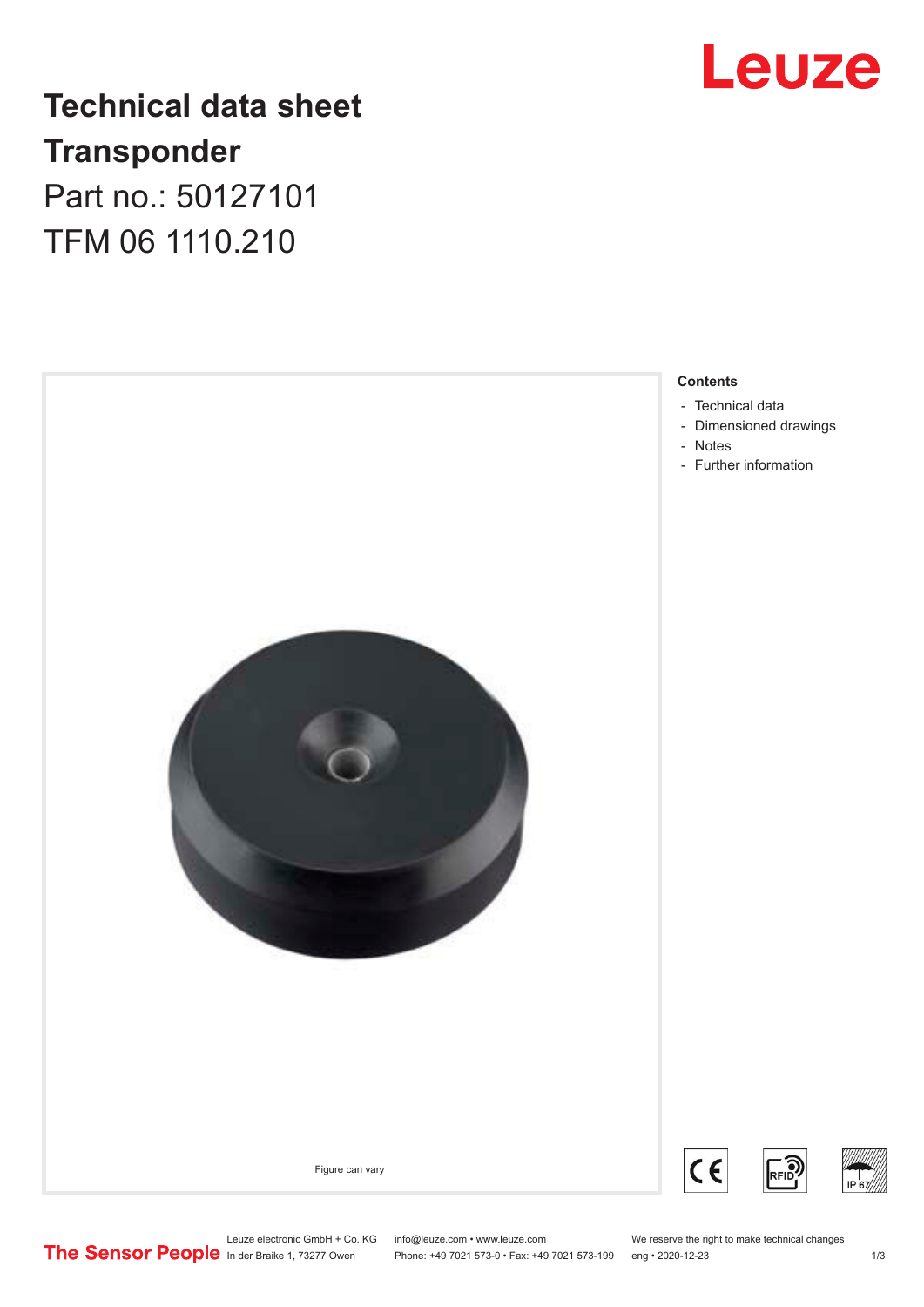## <span id="page-1-0"></span>**Technical data**

# Leuze

#### **Basic data**

| <b>Series</b> | <b>TFM</b> |
|---------------|------------|
| Suitable for  | <b>RFM</b> |
| Chip          | I-CodeSLI  |

#### **Electrical data**

| Performance data         |                 |  |
|--------------------------|-----------------|--|
| <b>Memory access</b>     | Read/Write      |  |
| <b>Memory size</b>       | 112 B           |  |
| <b>Memory block</b>      | 112 $Piece(s)$  |  |
| <b>Memory block size</b> | 4 B             |  |
| Storage time             | $50 \text{ ms}$ |  |
|                          |                 |  |

#### **Certifications**

**Standards applied** ISO 15693

#### **Mechanical data**

| Design                  | <b>Disc</b>      |
|-------------------------|------------------|
| <b>Thickness</b>        | $10 \text{ mm}$  |
| Outer diameter          | 56 mm            |
| Inner diameter          | $5 \, \text{mm}$ |
| <b>Housing material</b> | <b>Plastic</b>   |
| <b>Plastic housing</b>  | <b>PC</b>        |
| Net weight              | 20 <sub>g</sub>  |
| <b>Mounting</b>         | On metal         |

| Ambient temperature, operation | $-30$ 60 °C |
|--------------------------------|-------------|
| Ambient temperature, storage   | $-30$ 85 °C |
| <b>Certifications</b>          |             |
| Degree of protection           | IP 67       |
| <b>Classification</b>          |             |
|                                |             |
| <b>Customs tariff number</b>   | 85235200    |
| eCl@ss 5.1.4                   | 27289200    |
| eCl@ss 8.0                     | 27289290    |
| eCl@ss 9.0                     | 27280402    |
| eCl@ss 10.0                    | 27280402    |
| eCl@ss 11.0                    | 27280402    |
| <b>ETIM 5.0</b>                | EC002498    |
| <b>ETIM 6.0</b>                | EC002996    |
| <b>ETIM 7.0</b>                | EC002996    |

**Environmental data**

## **Dimensioned drawings**

All dimensions in millimeters



### **Notes**

| Observe intended use!                                                                                                                                                                                                         |
|-------------------------------------------------------------------------------------------------------------------------------------------------------------------------------------------------------------------------------|
| $\%$ This product is not a safety sensor and is not intended as personnel protection.<br>$\%$ The product may only be put into operation by competent persons.<br>♦ Only use the product in accordance with its intended use. |